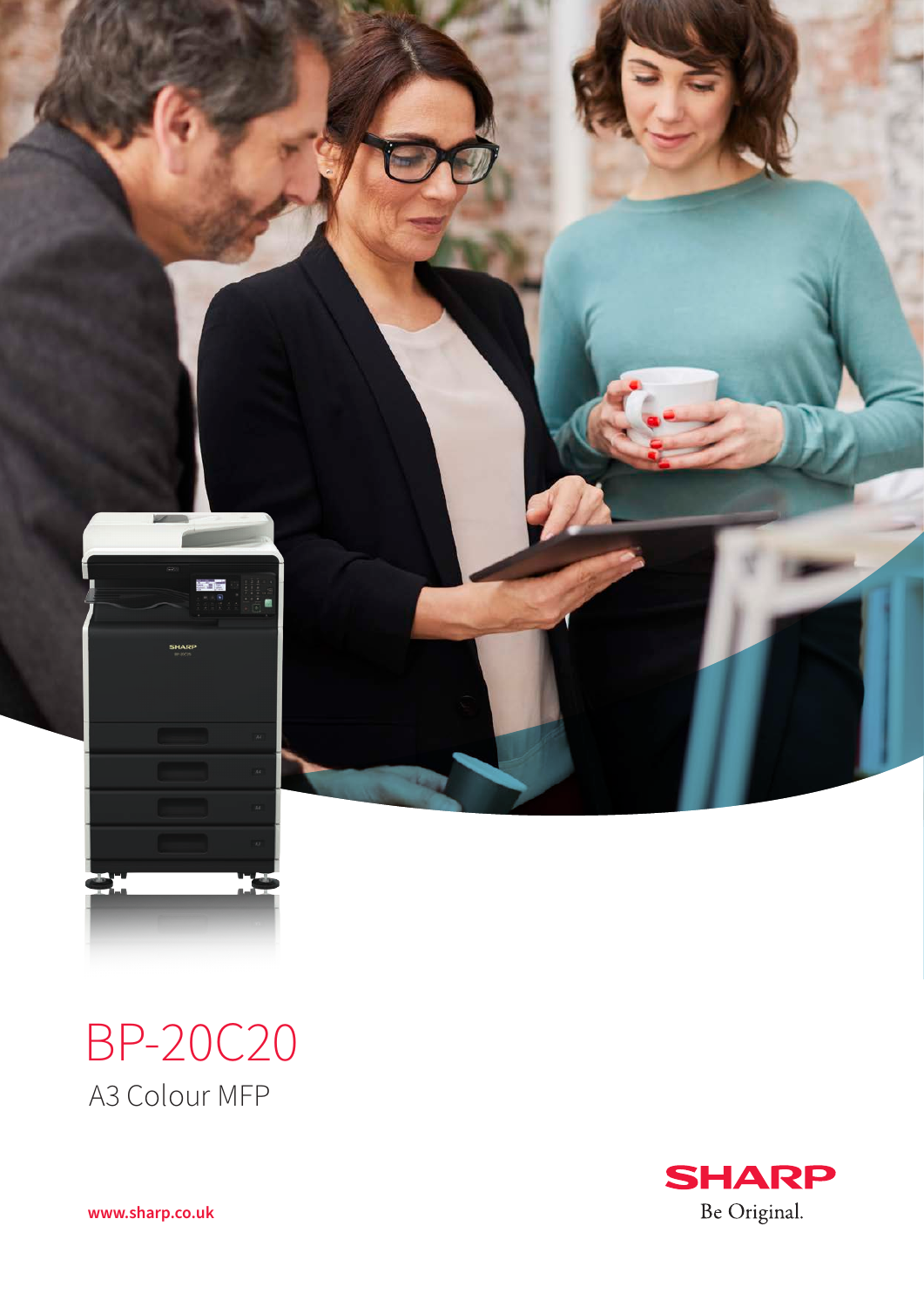# **Simplicity<sup>3</sup>**

## Make everyday tasks much easier. And do it all with a lot more style!

With this new generation, entry-level A3 colour MFP you can rediscover simplicity. By thinking outside the box, we've designed a new type of product to deliver essential business functionality.

If you want to print, copy, scan or fax\*1 documents it gets the job done quickly and easily – even from mobile devices. And its compact design adds a real touch of style to any office.

#### **Simply more stylish**

Why be ordinary, when you can be extraordinary. This MFP has a unique cubic design with a distinctive two-tone colour scheme. And it is one of the smallest A3 colour devices available – measuring just 56 x 56 x 65.3\*2 cm. So it can fit in almost anywhere and enhance the look of your workspace, making them an ideal choice for use on office desktops or in locations with restricted space.

*They are simple to use, simple to manage and simply more stylish – it's simplicity3 .*

#### **Simple to use**

There's no complex set-up or messy cables. An optional wireless LAN lets you connect to any WiFi enabled device, so that anyone can print or scan directly from their smartphone, tablet or PC using AirPrint<sup>2</sup>, Google Cloud Print or the Sharpdesk Mobile app. Or insert a USB drive and simply select a file from the pop-up menu to directly print any stored documents or save scans to it without having to use a PC.



**A stylish complement to any office space.**

#### **Simply more stylish**

Unique, attractive and compact cubic design perfect for the modern office environment.

#### **Simple to use**

**1**

**2**

**3**

Easy to use business essential functionality and easy konnectivity for the mobile ready\*3 office.

**Simple to manage** Simple job status checking plus many security features to protect your sensitive business documents.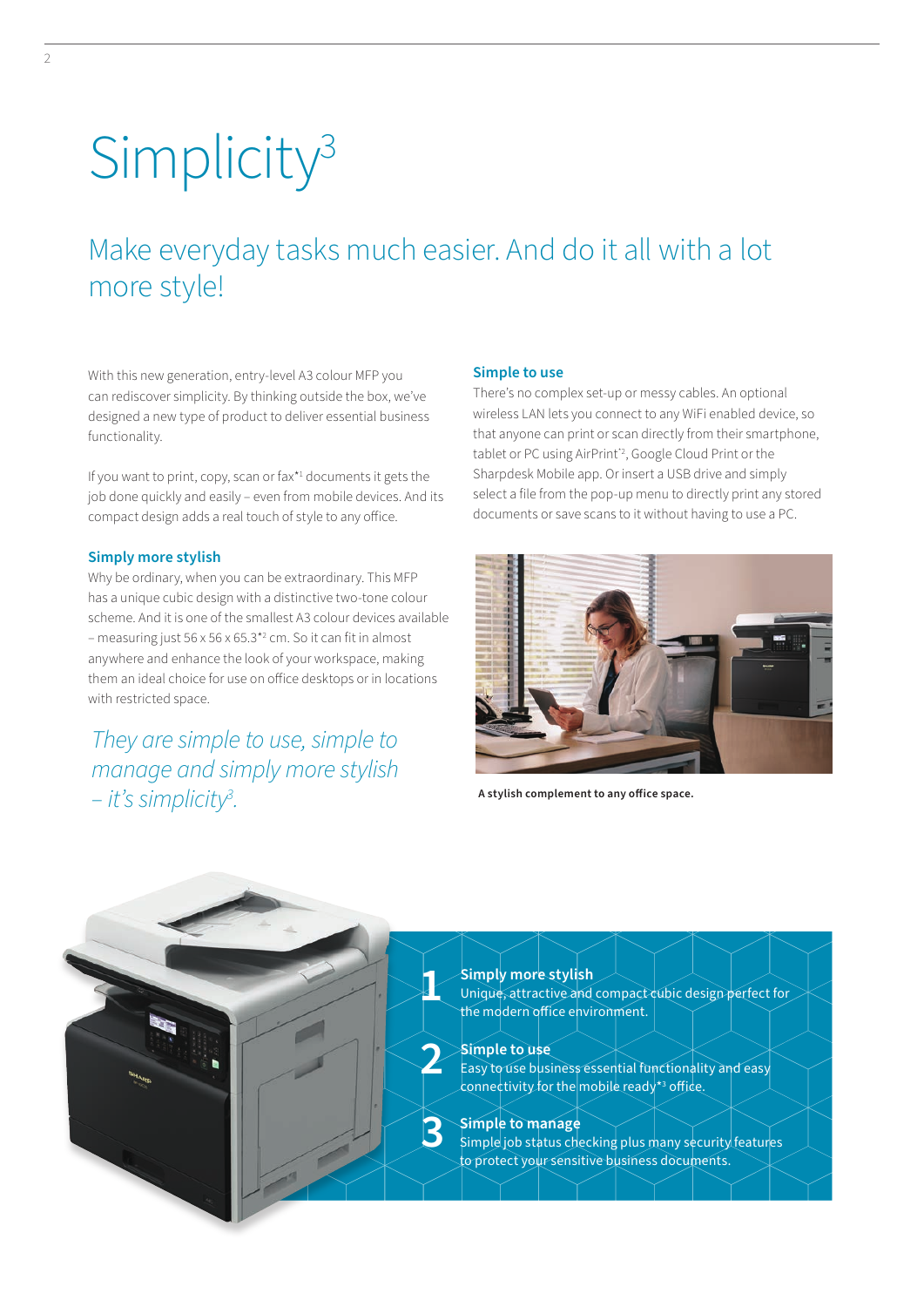This MFP is equipped with a range of features to ensure you can work more efficiently and with the minimum of fuss. A tiltable 4", 5-line LCD control panel lets you easily view and control the various settings and options. Pop-up messages will also appear when you add various media to the bypass tray to help you quickly select paper type and size settings.

To save time and effort when you're copying documents, they automatically rotate and sort multi-page documents into sets or let you copy the front and back of ID cards onto one page. Digitising and sharing information is also quick and simple, as you can scan and send documents in full colour.

#### **Simple to manage**

In addition, the MFP is really easy to manage. You can check the machine and job status at a glance, even from a distance, thanks to the status indicator lamps. And they automatically enter an energy saving mode if they've been inactive for a while, so you save money.

#### **Simply safer**

Just because this MFP is really simple to use, it doesn't mean that your sensitive business information is at risk. Like all of our MFPs, it includes a range of security features designed to protect your documents:

- **User authentication** prevents any unauthorised access by requiring a password to be entered
- **Device authentication** restricts access to devices whose IP/MAC address is pre-registered
- **Advanced network encryption** keeps your information secure across the network using IPsec and SSL protocols

\*1 Optional Fax module required - BP-FX10

\*2 Optional Postscript required - MX-PK11

\*3 Requires optional MX-EB18, Wireless LAN Adapter.